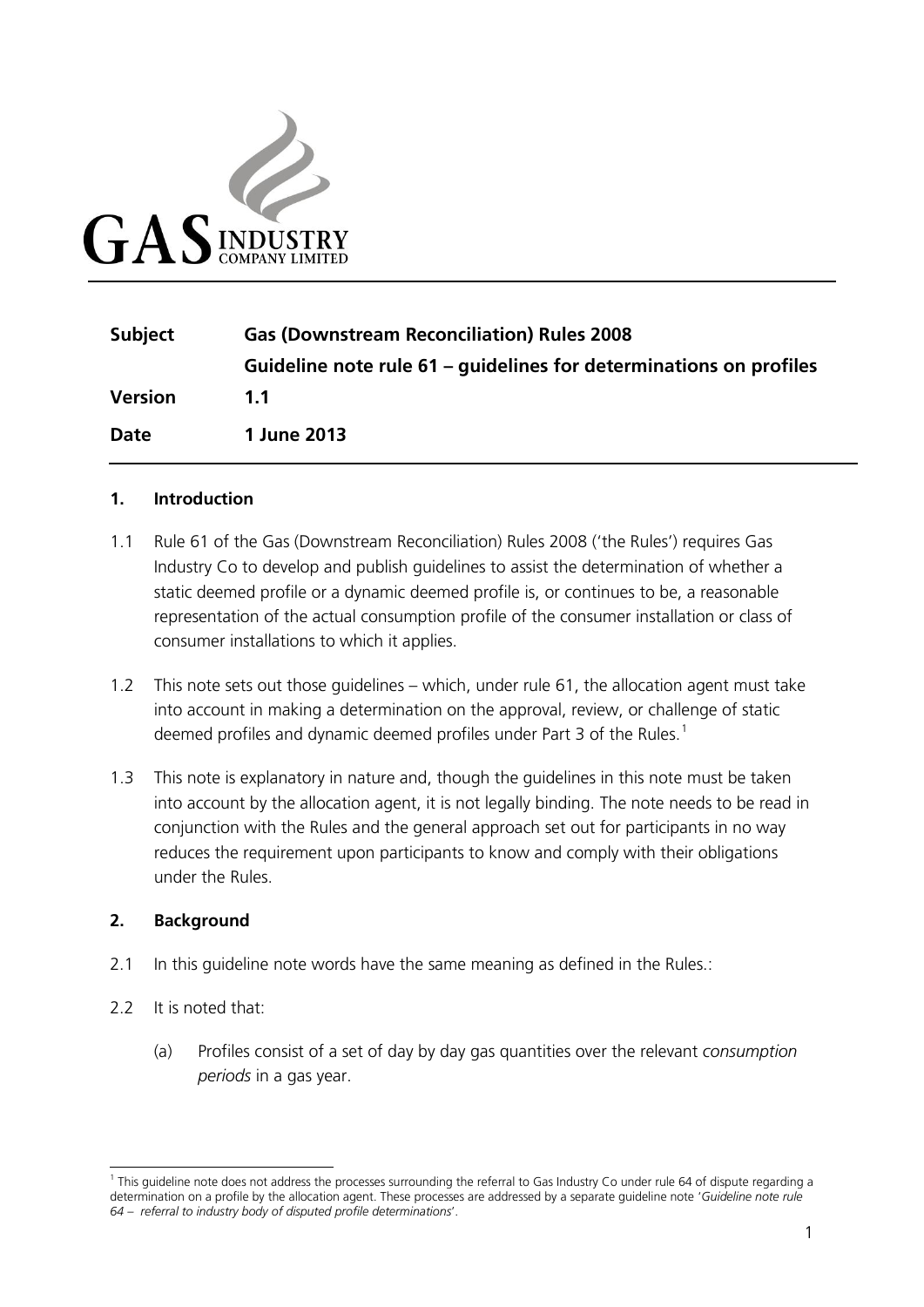- (b) Deemed profiles are only applicable to the calculation of daily consumption information for consumer installations in allocation groups 3 and 5. These are generally the so-called 'mass market' meters or non-TOU meters. Profiles are specifically not required for TOU meters.
- (c) The use of deemed profiles is not mandatory. For non-TOU metered consumer installations without a deemed profile<sup>[2](#page-1-0)</sup>:
	- (i) when calculating daily consumption quantities, the allocation agent uses the gas gate residual profile (rules 45.2.5 and 45.2.6 or 45.2.6A); and
	- (ii) when calculating historical estimates, retailers must use the relevant seasonal adjustment daily shape values (SADSVs) in lieu of a deemed profile, or if SADSVs for the relevant allocated gas gate are not available for the *consumption period*, retailers can use either a flat straight-line profile or their own seasonal shape methodology (rules 35.1 and 35.3).
- (d) Deemed profiles are specific to both the consumer installation(s) concerned and the associated retailer. Thus if a consumer installation with a deemed profile and its associated ICP is switched to another retailer, the deemed profile is no longer applicable to that consumer installation. This change must be notified by the retailer to the allocation agent as soon as practicable under rule 57, as it is a change in circumstances material to the registration of the deemed profile. Where a deemed profile covers several consumer installations, a switch by one of those consumer installations is also to be notified to the allocation agent under rule 57 and may result in a review of the deemed profile in relation to the remaining consumer installations.

#### **3. Determinations in respect of static deemed profiles**

- 3.1 The general process for determinations in respect of the registration of static deemed profiles is as follows.
- 3.2 *Registration of static deemed profiles (rule 55)*
	- (a) **Step 1:** Requests for registering static deemed profiles should be made to the allocation agent in writing, which could be in email form, and should contain the following information:
		- (i) A description of the profile;
		- (ii) The period for which the profile is to be applied, ie how many and which months (a minimum of 12 consecutive months is required);

<span id="page-1-0"></span> $<sup>2</sup>$  Such consumer installations are designated to allocation group 4 or 6. Consumer installations with a registered profile are</sup> designated either allocation group 3 (static deemed profile) or allocation group 5 (dynamic deemed profile) – see rules 6 and 29.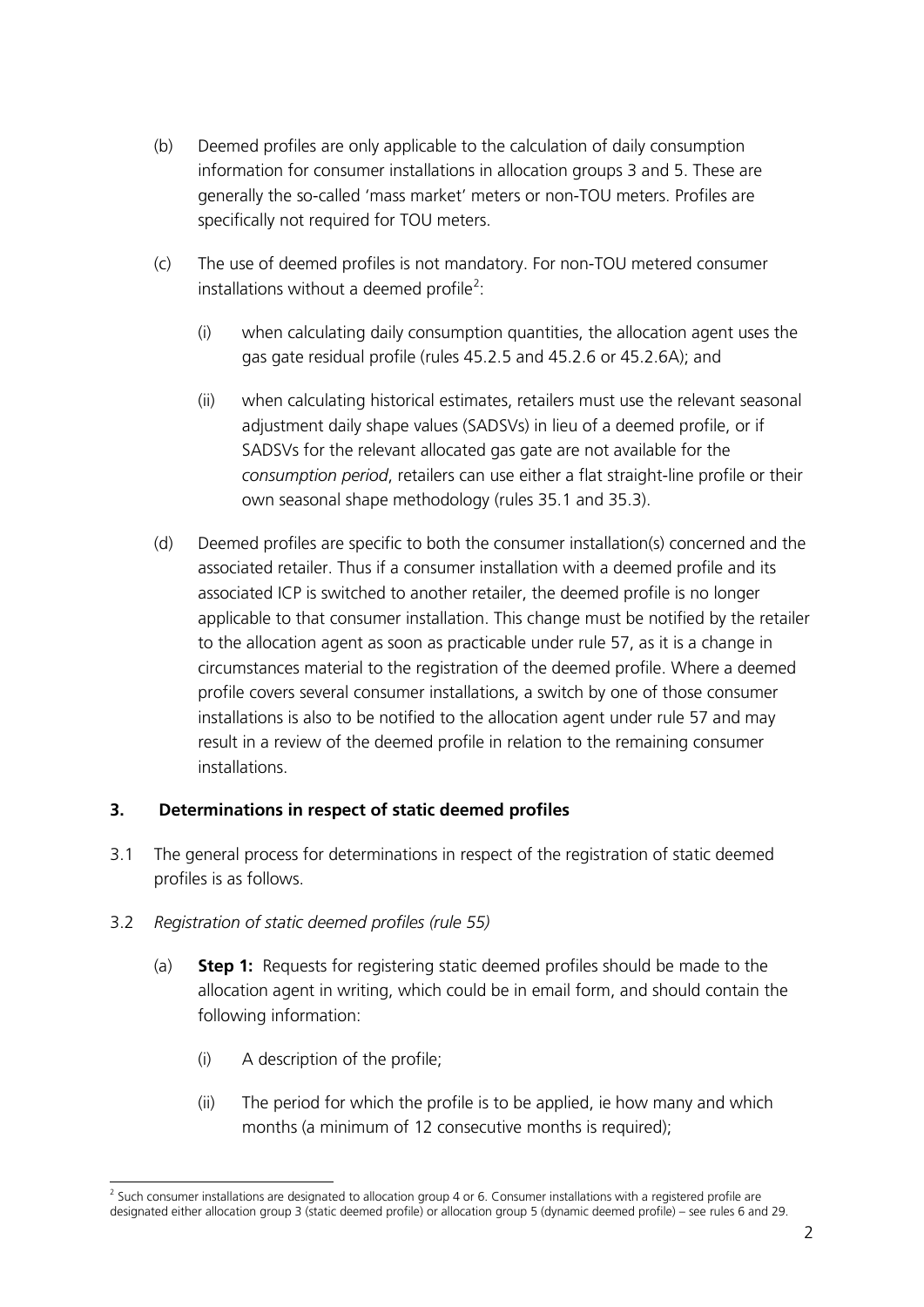- (iii) The consumer installation or class of consumer installations to which the profile will apply, the specific ICP(s) proposed to be covered by the profile, and the allocated gas gate(s) that the ICP(s) are supplied from;
- (iv) The eligibility criteria for consumers to be included in the profile. These criteria must be readily verifiable and must include that all consumers within the profile have similar consumption patterns;
- (v) The information specified in rule 55.2, including as a minimum the elements making up each ICP's consumption quantities, with the documentation provided to the allocation agent to include a description of the inputs, methodology, formula, and results of any calculations for any estimated data; and

By way of example, information provided should include: details of dynamics derived from sources external to the metering installation if appropriate (eg SCADA); details of any TOU metering used as a control or source of input data to the profile; statistical or engineering data that supports the proposed profile shape; relevant consumer operating information such as hours/days of operation; and information on the operating profile including when the plant involved is warming up, is at full load, or warming down during the week)

- (vi) Any relevant additional information which should include any external factors that may affect the predictability of the load (or other information reasonably requested by the allocation agent).
- (b) **Step 2**: As required by rule 55.3, the allocation agent will consider whether the proposed profile is a reasonable representation of the consumer installation or class of installations to which it will apply. The criteria and approach to applying the 'reasonable representation' test for static deemed profiles are discussed in section 5 below.
- (c) **Step 3:** The allocation agent must, as soon as practicable and no later than 20 business days after receiving the profile application, determine to either accept or reject the profile application. The allocation agent will advise the applicant in writing of the determination, together with reasons. A suggested format for advising applicants is set out in section 7 below.
- (d) **Step 4:** If the static deemed profile is approved, the allocation agent must record that profile on the register established for this purpose under rule 54.

## **4. Determinations in respect of dynamic deemed profiles**

- 4.1 The general process for determinations in respect of the registration of dynamic deemed profiles is as follows.
- 4.2 *Registration of dynamic deemed profiles (rule 56)*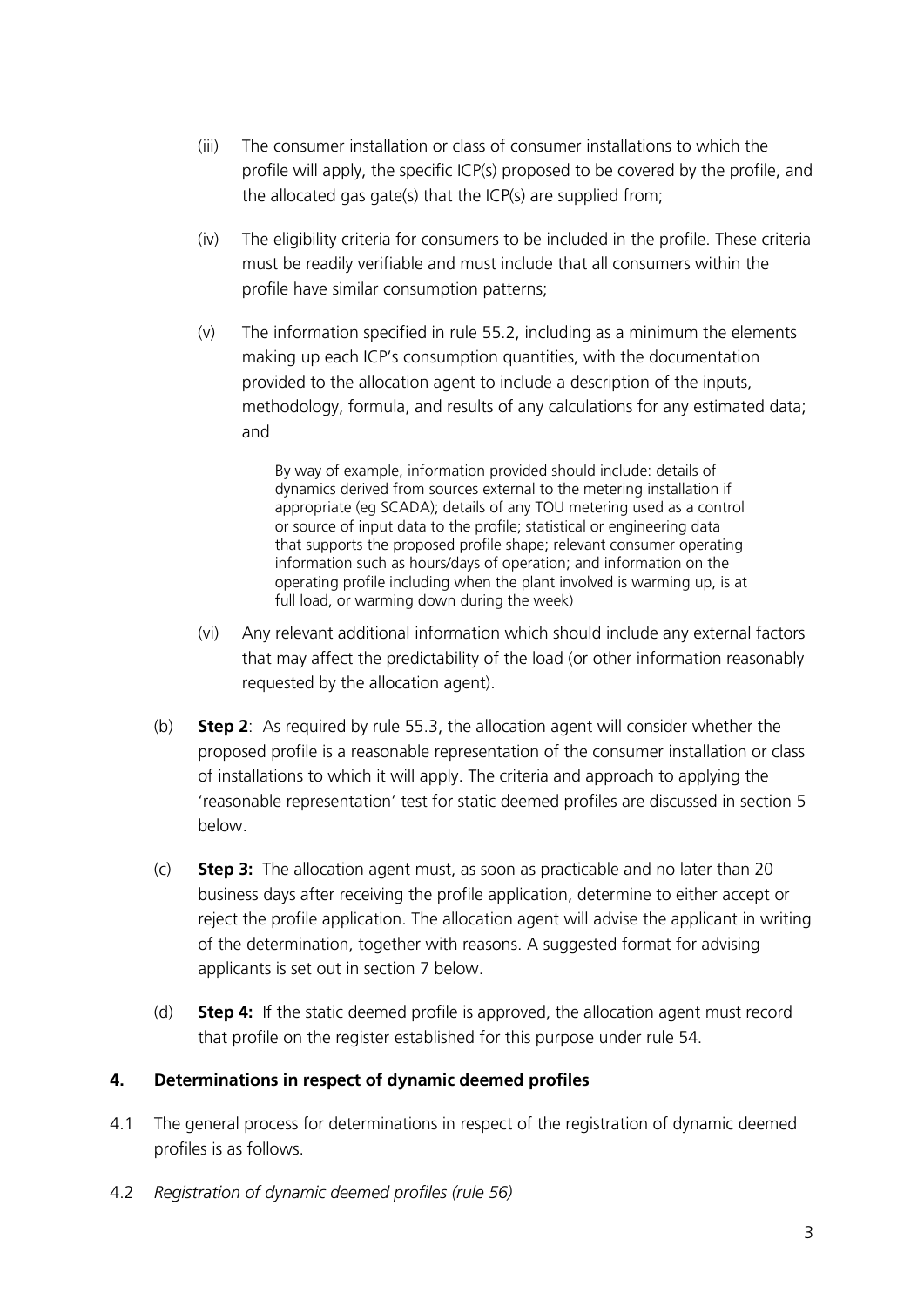- (a) **Step 1:** If a retailer wishes to register a dynamic deemed profile, that retailer is to advise the allocation agent in writing, which could be in email form, of the following information:
	- (i) A description of the profile;
	- (ii) The consumer installation or class of consumer installations to which the profile will apply, the specific ICP(s) proposed to be covered by the profile, and the allocated gas gate(s) that the ICP(s) are supplied from; and
	- (iii) The eligibility criteria for consumers to be included in the profile. These criteria must be readily verifiable and must include that all consumers within the profile have similar consumption patterns.
- (b) **Step 2**: The allocation agent shall determine a suitable initial sample size from the list of ICPs proposed to be covered by the profile, along with the required sample accuracy. In determining the sample size and sample accuracy, the allocation agent shall ensure that this determination is informed by relevant statistics expertise, which may be internal or external. The allocation agent will also engage in discussions with Gas Industry Co, retailers and consumers. ICPs to be sampled will be selected at random from the proposed profile population.
- (c) **Step 3**: The applicant shall be responsible for ensuring that TOU meters are installed at the sample ICPs and TOU data will be gathered for those ICPs. The sample consumption information is to be analysed by the applicant for sample accuracy against the accuracy level determined by the allocation agent in step two above. A proposed profile must be evaluated over 12 months (ie over all seasons). However, at the discretion of the allocation agent, the profile may be registered after three months of data have been evaluated, and monitored for the following nine months.
- (d) **Step 4**: Having obtained a minimum of three months of sample data, the profile applicant may then seek registration of a dynamic deemed profile. The retailer must provide the allocation agent with the following information (additional to that provided in step 1 above):
	- (i) The period for which the profile is to be applied, ie how many and which months (a minimum of 12 consecutive months is required);
	- (ii) The information specified in rule 56.2 including, as a minimum, the consumption information from the sample of TOU meters and the retailer's analysis of that consumption information for sample accuracy;
	- (iii) Any relevant additional information which should include any external factors that may affect the predictability of the load (or other information reasonably requested by the allocation agent).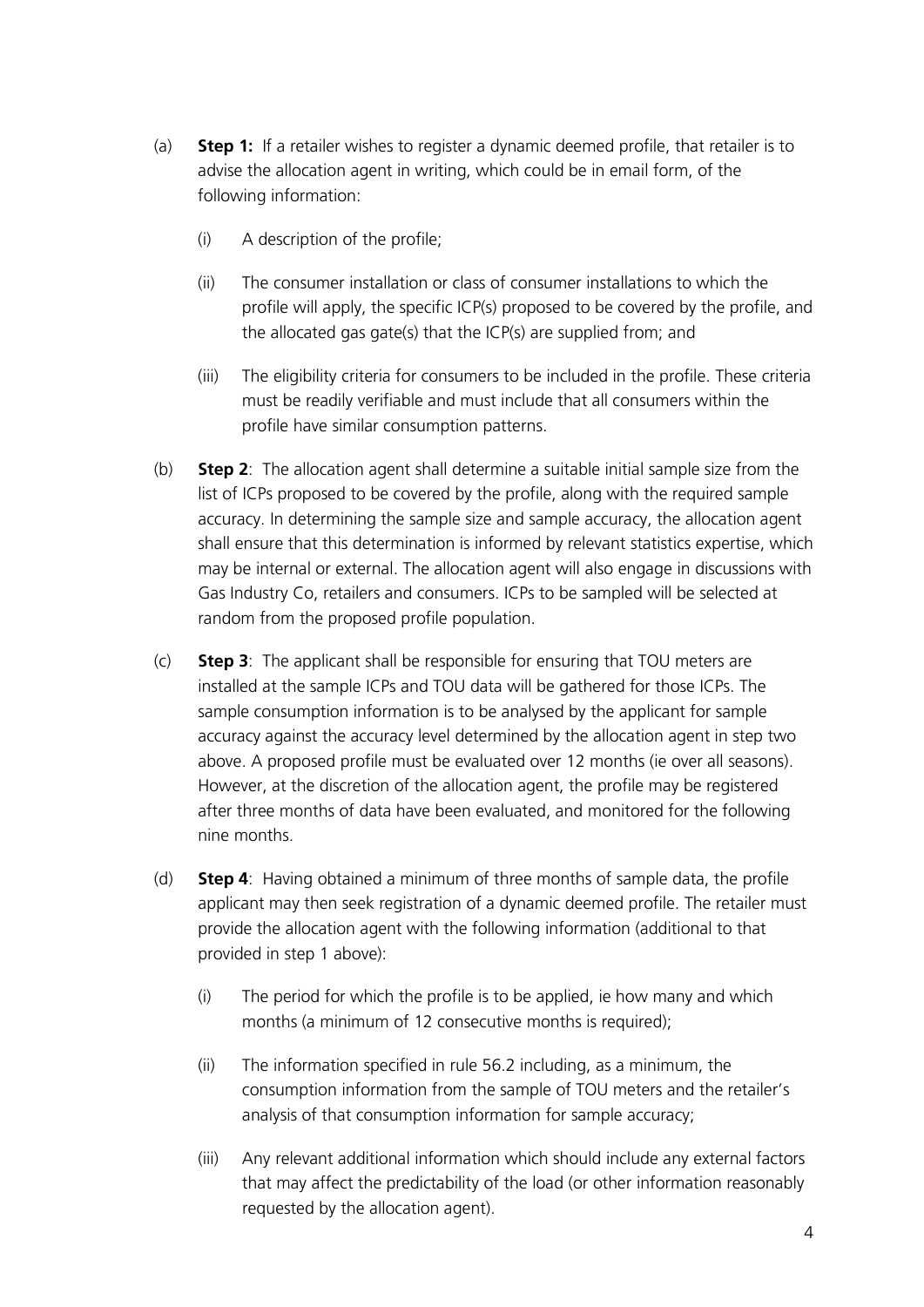- (e) **Step 5**: As required by rule 56.3, the allocation agent will consider whether the proposed profile is a reasonable representation of the consumer installations or class of installations to which it will apply. The criteria and approach to applying the 'reasonable representation' test for dynamic deemed profiles are discussed in section 5 below.
- (f) **Step 6**: The allocation agent must, as soon as practicable and no later than 20 business days after receiving the profile application, determine to either accept or reject the profile application. The allocation agent will advise the applicant in writing of the determination, together with reasons. A suggested format for advising applicants is set out in section 7 below.
- (g) **Step 7:** If the profile is approved, the allocation agent must record that profile on the register established for this purpose under rule 54.

### **5. Determining whether profiles are reasonable**

5.1 This section identifies general and specific considerations when applying the 'reasonable representation' test to static deemed profiles and dynamic deemed profiles.

#### 5.2 *General points*

- (a) The allocation agent should make an assessment against each of the tests sets out below, accepting that the assessment may be qualitative rather than quantitative in some instances; and
- (b) It is difficult to recommend specific quantitative reference points. In paragraphs 5.3 and 5.4 below some quantitative references are suggested, but these are intended only as examples of a potential starting point and, if appropriate, other reference points may be used. Should this occur, the allocation agent shall provide in writing the basis for the amended quantitative reference.

#### 5.3 *'Reasonable representation': static deemed profile*

In determining whether the profile is or will be a representation of the actual consumption profile, the allocation agent shall consider the following factors:

- (a) The eligibility criteria for consumers to be included in the profile;
- (b) That the profile methodology uses recognised engineering principles to calculate the consumption information making up the profile shape;
- (c) The average ratio of total gas quantities contained in the profile consumption information to the total gas gate injection quantities (it may be acceptable to have a lower level of accuracy if the profiled quantities are a small percentage of the total injection quantities);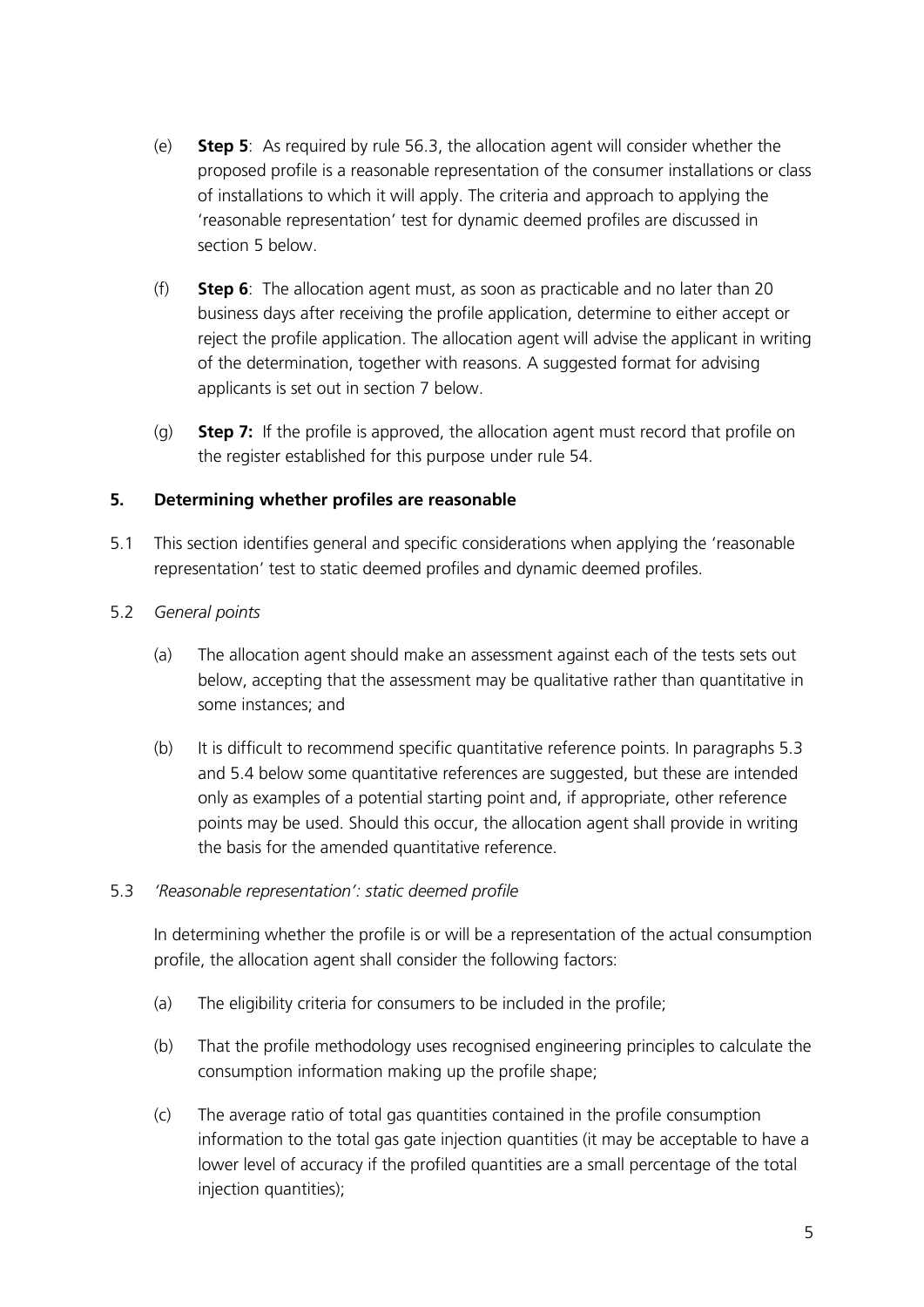- (d) The extent to which the profile aligns with other profiles for like populations; and
- (e) That the profile can be incorporated into the allocation process.

## 5.4 *'Reasonable representation': dynamic deemed profile*

In determining whether the profile is or will be a representation of the actual consumption profile, the allocation agent shall consider the following factors:

- (a) The eligibility criteria for consumers to be included in the profile;
- (b) The profiling methodology used and the sample accuracy or the 'degree of fit' between the sample profile population consumption information and the full profile population consumption information (eg a standard of error of 5-10%; a confidence level of 95-99%);
- (c) The accuracy of the profile vis-à-vis the gas gate residual profile (an 'F-test'<sup>[3](#page-5-0)</sup> shall be used to evaluate the difference between the sample data and the gas gate residual profile data at the relevant allocated gas gate(s)). Should the result of this analysis not demonstrate that the proposed profile is an improvement over the gas gate residual profile, then options available to the retailer proposing the profile include increasing the sample size, stratification of the sample, and redrawing the profile population;
- (d) The average ratio of total gas quantities contained in the profile consumption information to the total gas gate injection quantities (it may be acceptable to have a lower level of accuracy if the profiled quantities are a small percentage of the total injection quantities);
- (e) The extent to which the profile aligns with other profiles for like populations; and
- (f) That the profile can be incorporated into the allocation process.

# 6. **Processes for the review and challenge of registered profiles**

- 6.1 *Allocation agent review of registered profile (rule 58)*
	- (a) **Step 1:** Should the allocation agent decide, at its discretion, to review a registered deemed profile in accordance with rule 58, the allocation agent shall advise the retailer with the profile in writing. The retailer shall provide the information set out in paragraph 3.2(a) or 4.2(a) above (as applicable) within 10 business days of receiving notice of the allocation agent's review. If the allocation agent considers it necessary, it may also request other information from other allocation participants at the allocated gas gate relevant to the review of the profile in question.

<span id="page-5-0"></span><sup>&</sup>lt;sup>3</sup> A comparison of two variances or standard deviations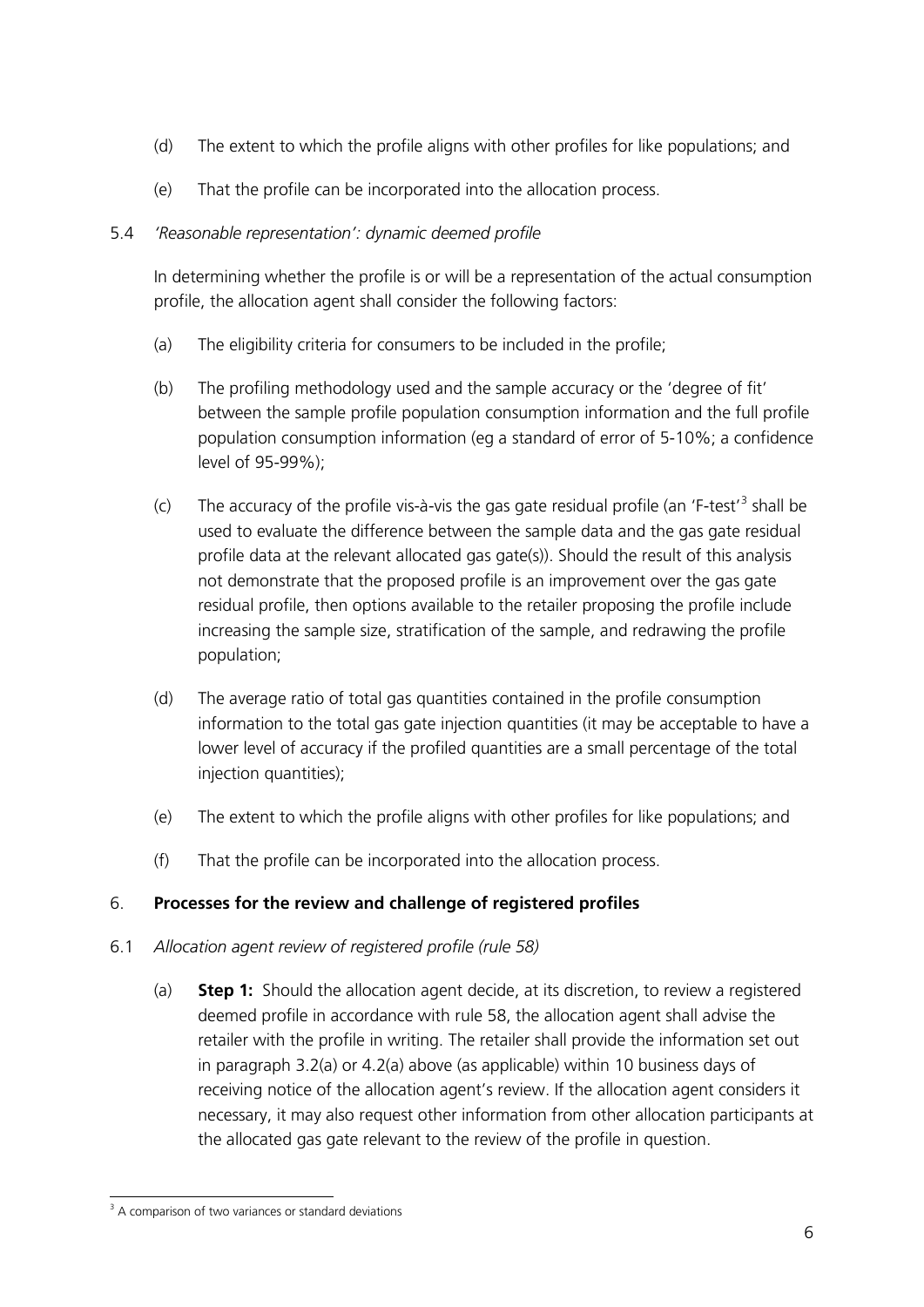Note for population changes to a dynamic deemed profile, the percentage of sampled ICPs (ie those ICPs with TOU meters) must remain equal to or greater than that determined at profile acceptance and registration. The retailer is responsible for ensuring that this occurs on an ongoing basis – specifically, the profile sample is to be updated when the profile population changes by more than 20% since the sample date. To monitor compliance with this requirement, the allocation agent will review each dynamic deemed profile annually against the acceptance criteria for those profiles. The allocation agent will undertake this review under the auspices of rule 58. At the time of commencing this review the allocation agent shall advise the retailer with the profile in writing, which could be in email form.

- (b) **Step 2**: As required by rule 58.4, the allocation agent will consider whether the profile continues to be a reasonable representation of the consumer installation or class of installations to which it applies. The criteria and approach to applying the 'reasonableness' test for static deemed profiles and dynamic deemed profiles are discussed in section 5 above.
- (c) **Step 3:** The allocation agent will make its determination in respect of the profile as soon as practicable, and no later than 30 business days after giving notice under rule 58.2. The allocation agent shall advise the retailer of the allocation agent's determination in writing together with reasons. A suggested format for advising applicants is set out in section 7 below.
- (d) **Step 4:** If the static deemed profile or dynamic deemed profile is considered to no longer be a reasonable representation of the actual consumption profile, the allocation agent must remove that profile from the register established for this purpose under rule 54.
- 6.2 *Retailer requested review of registered profile (rule 59)*
	- (a) Should a retailer with a static deemed profile or a dynamic deemed profile (as registered) request the allocation agent to review that profile in accordance with rule 59 and either:
		- (i) amend that profile; or
		- (ii) amend the characteristics of the consumer installation or class of consumer installations to which it applies;

then the process described in paragraph 6.1 above for rule 58 shall apply (except that the allocation agent will make its determination no later than 20 business days after receiving the request under rule 59.3).

- 6.3 *Allocation participant challenge of registered profile (rule 60)*
	- (a) **Step 1:** Should an allocation participant wish to challenge the use by a retailer of a static deemed profile or dynamic deemed profile (as registered) in accordance with rule 60, the allocation participant must advise the allocation agent in writing of the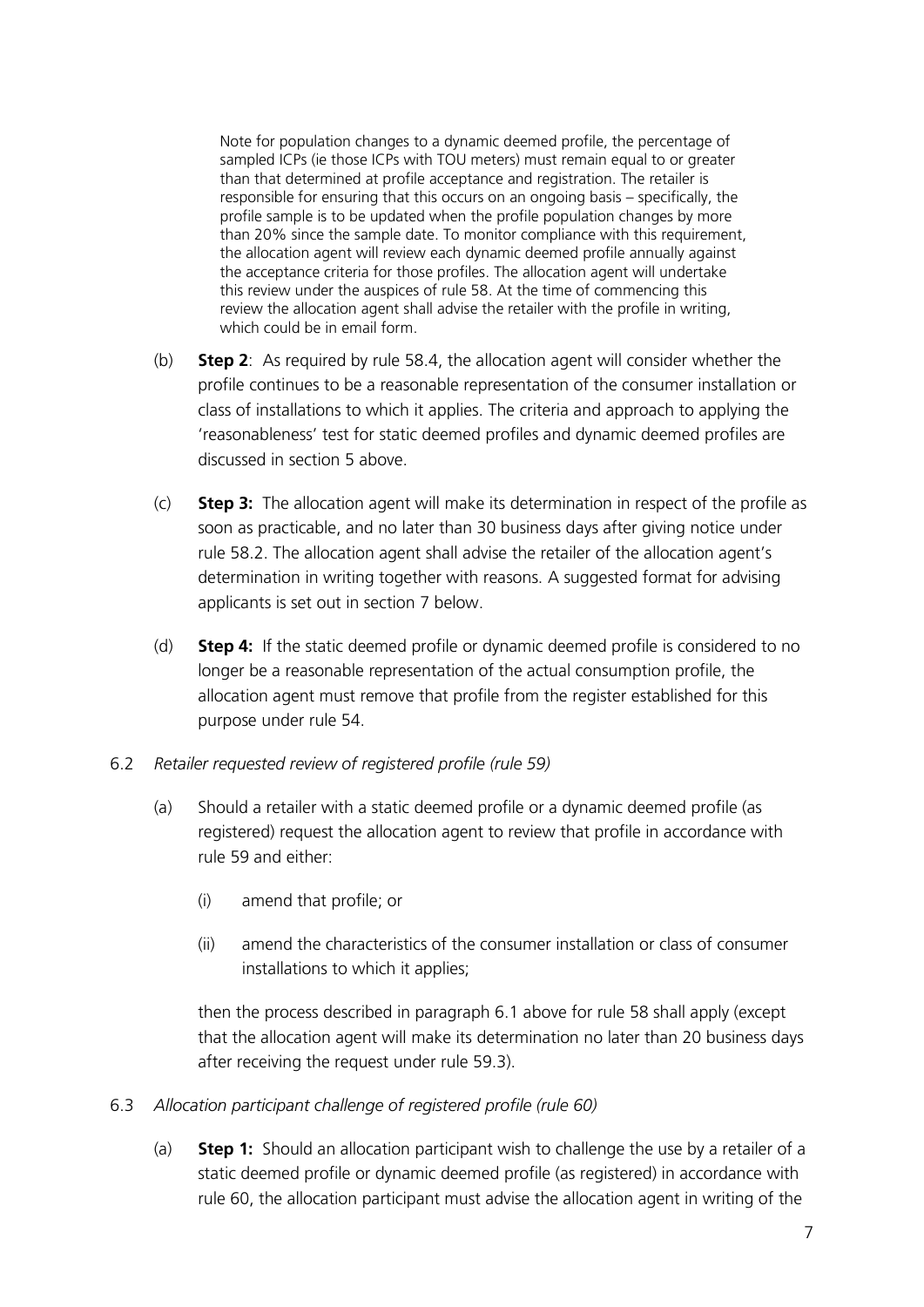challenge. The allocation participant shall provide full reasons for the challenge and the information set out in paragraph 3.2(a) above relating to the challenge.

- (b) **Step 2:** The allocation agent will advise, in writing, the retailer whose profile is being challenged of the challenge, providing it with an opportunity to respond. If the retailer wishes to respond, it must provide the relevant information set out in paragraph 3.2(a) or 4.2(a) above on why the profile continues to be a reasonable representation of the actual consumption profile of the consumer installation or class of consumer installations. If the allocation agent considers it necessary, it may also request other information from other allocation participants at the allocated gas gate relevant to the review of the profile in question
- (c) **Step 2**: As required by rule 60.4, the allocation agent will consider whether the profile continues to be a reasonable representation of the consumer installation or class of installations to which it applies. The criteria and approach to applying the 'reasonableness' test for static deemed profiles and dynamic deemed profiles are discussed in section 5 above.
- (d) **Step 3:** The allocation agent will make its determination in respect of the profile as soon as practicable, and no later than 30 business days after receiving the challenge notice under rule 60.1. The allocation agent shall advise the retailer of the allocation agent's determination in writing together with reasons. A suggested format for advising applicants is set out in section 7 below.
- (e) **Step 4:** If the static deemed profile or dynamic deemed profile is considered to no longer be a reasonable representation of the actual consumption profile, the allocation agent must remove that profile from the register established for this purpose under rule 54.

#### **7. Determination report by allocation agent**

7.1 The general format suggested for the determination report of the allocation agent is as follows: